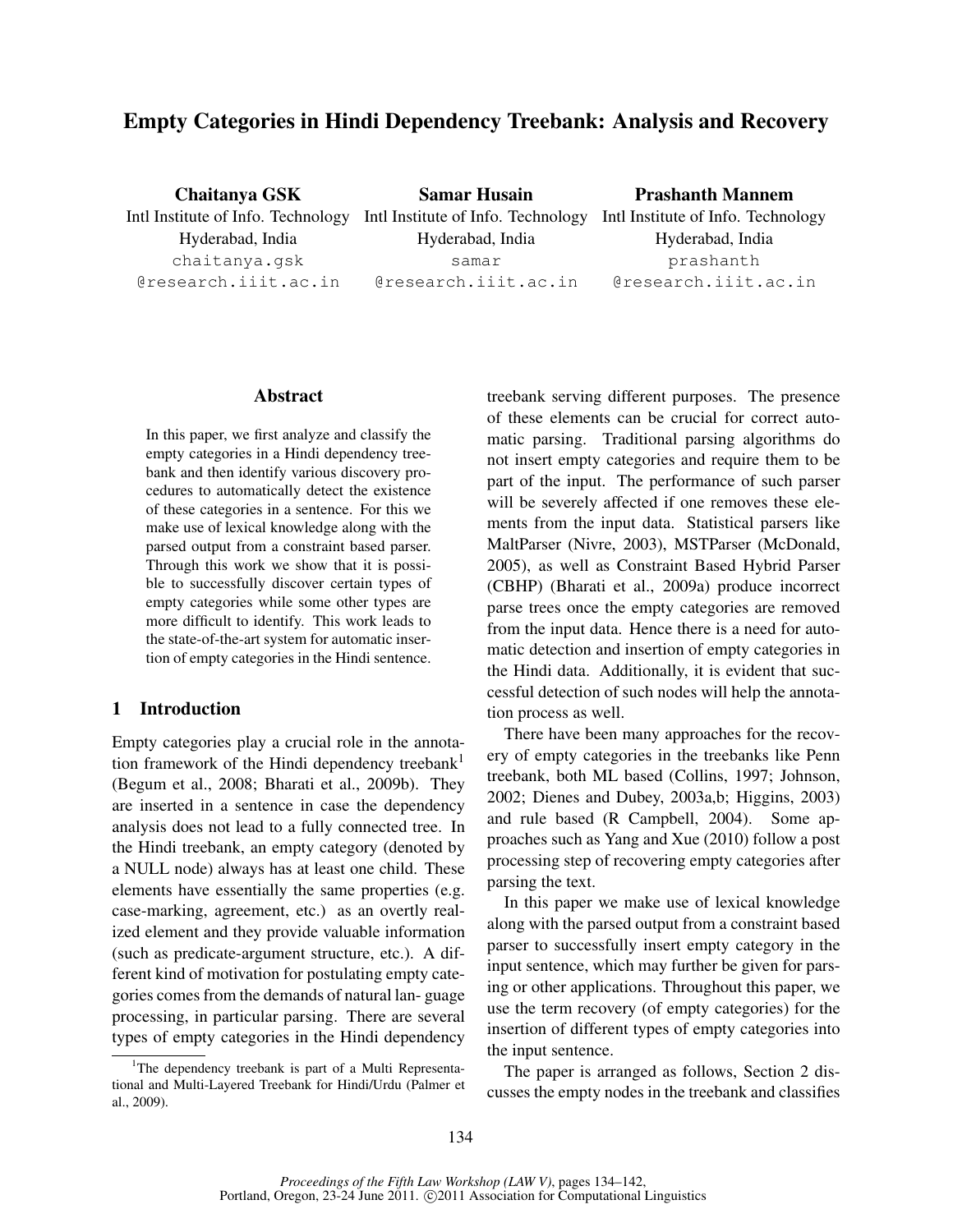| NULL_NP tokens             | 69  |
|----------------------------|-----|
| NULL_VG tokens             | 68  |
| NULL CCP tokens            | 32  |
| Sentences with more than   |     |
| one empty category in them | 159 |

Table 1: Empty categories in Hindi Tree bank

them based on their syntactic type. In section 3 we provide an algorithm to automatically recover these elements. Section 4 shows the performance of our system and discusses the results. We conclude the paper in section 5.

# 2 An overview of Empty Categories in Hindi dependency Treebank

Begum et al., (2008) proposed a dependency framework in which an empty node is introduced during the annotation process only if its presence is required to build the dependency tree for the sentence (Figures 1, 2, 3)<sup>2</sup>. Empty categories such as those discussed in Bhatia et al. (2010) which would be leaf nodes in the dependency tree are not part of the dependency structure and are added during Propbanking<sup>3</sup>. Consequently, the empty categories in Hindi treebank do not mark displacement as in Penn treebank (Marcus et al., 1993) rather, they represent undisplaced syntactic elements which happen to lack phonological realization. In the Hindi dependency treebank, an empty category is represented by a 'NULL' word. Sentences can have a missing VG or NP or CCP<sup>4</sup>. These are represented by 'NULL' token and are marked with the appropriate Part-ofspeech tag along with marking the chunk tag such as NULL NP, NULL VGF, NULL CCP, etc. in Table 2

| <b>Type of empty</b> | Inst- | Chunk tag       |
|----------------------|-------|-----------------|
| categories           | ances | (CPOS)          |
| Empty subject        | 69    | <b>NULL_NP</b>  |
| Backward gapping     | 29    | NULL_VG         |
| Forward gapping      | 21    | NULL_VG         |
| Finite verb ellipses | 18    | NULL_VG         |
| Conjunction ellipses |       |                 |
| (verbs)              | 20    | <b>NULL_CCP</b> |
| Conjunction ellipses |       |                 |
| (nouns)              | 12    | <b>NULL_CCP</b> |
| Total                | 169   |                 |

Table 2: Empty category types.

#### 2.1 Empty category types

From the empty categories recovery point of view, we have divided the empty categories in the treebank into six types (Table 2).

The first type of empty category is *Empty Subject (Figure 1), example.1* where a clause *'rava ke kaaran hi manmohan singh rajaneeti me aaye'* is dependent on the missing subject of the verb *'hai'* (is).

(1) NULL gaurtalab hai ki raao NULL 'noticeable' 'is' 'that' 'Rao' ke kaaran hi manmohan sing 'because' 'only' 'Manmohan' 'singh' raajaniiti me aaye 'politics' 'in' 'came.

'it is noticeable that because of Rao, Manmohan Singh came in politics'

The second type of empty category is due to *Backward Gapping (Figure 2), example.2* where the verb is absent in the clause that occurs before a co-ordinating conjunct.

<sup>&</sup>lt;sup>2</sup>Due to space constraints, sentences in all the figures only show chunk heads. Please refer to examples 1 to 6 for entire sentences with glosses

<sup>&</sup>lt;sup>3</sup>These empty categories are either required to correctly capture the argument structure during propbanking or are required to successfully convert the dependency structure to phrase structure (Xia et al., 2009)

<sup>4</sup>VG is Verb Group, NP is Noun Phrase and CCP is Conjunct Phrase.

<sup>(2)</sup> doosare nambara para misa roosa 'second' 'position' 'on' 'miss' 'Russia' natasha NULL aur tiisare nambara 'Natasha' NULL 'and' 'third' 'position' para misa lebanan sendra rahiim . 'on' 'miss' 'Lebanan' 'Sandra' were' .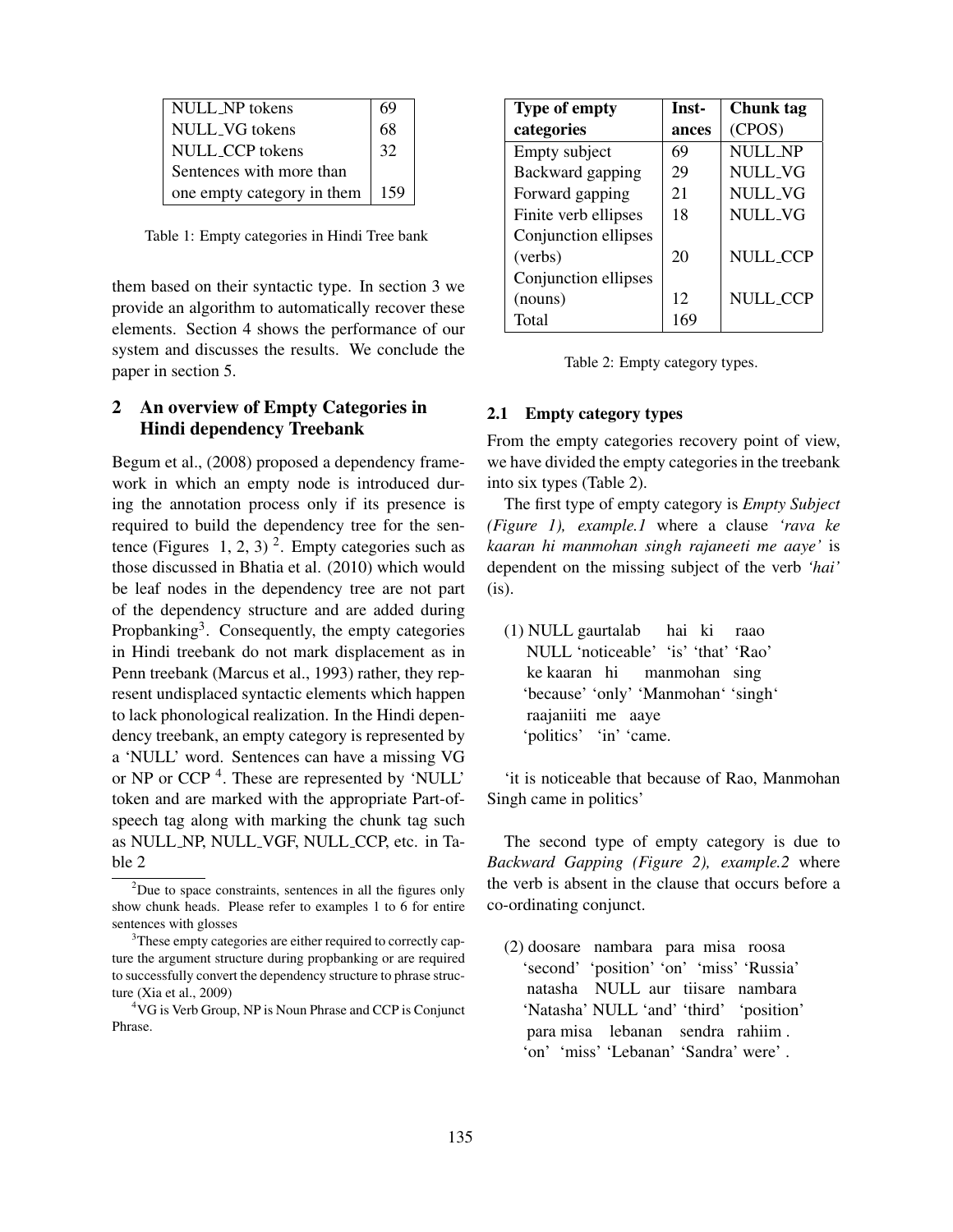

Figure 1: Empty Subject.



Figure 2: Backward Gapping.



Figure 3: Forward Gapping.



Figure 4: Finite verb ellipses.



Figure 5: Conjunction ellipses (verbs).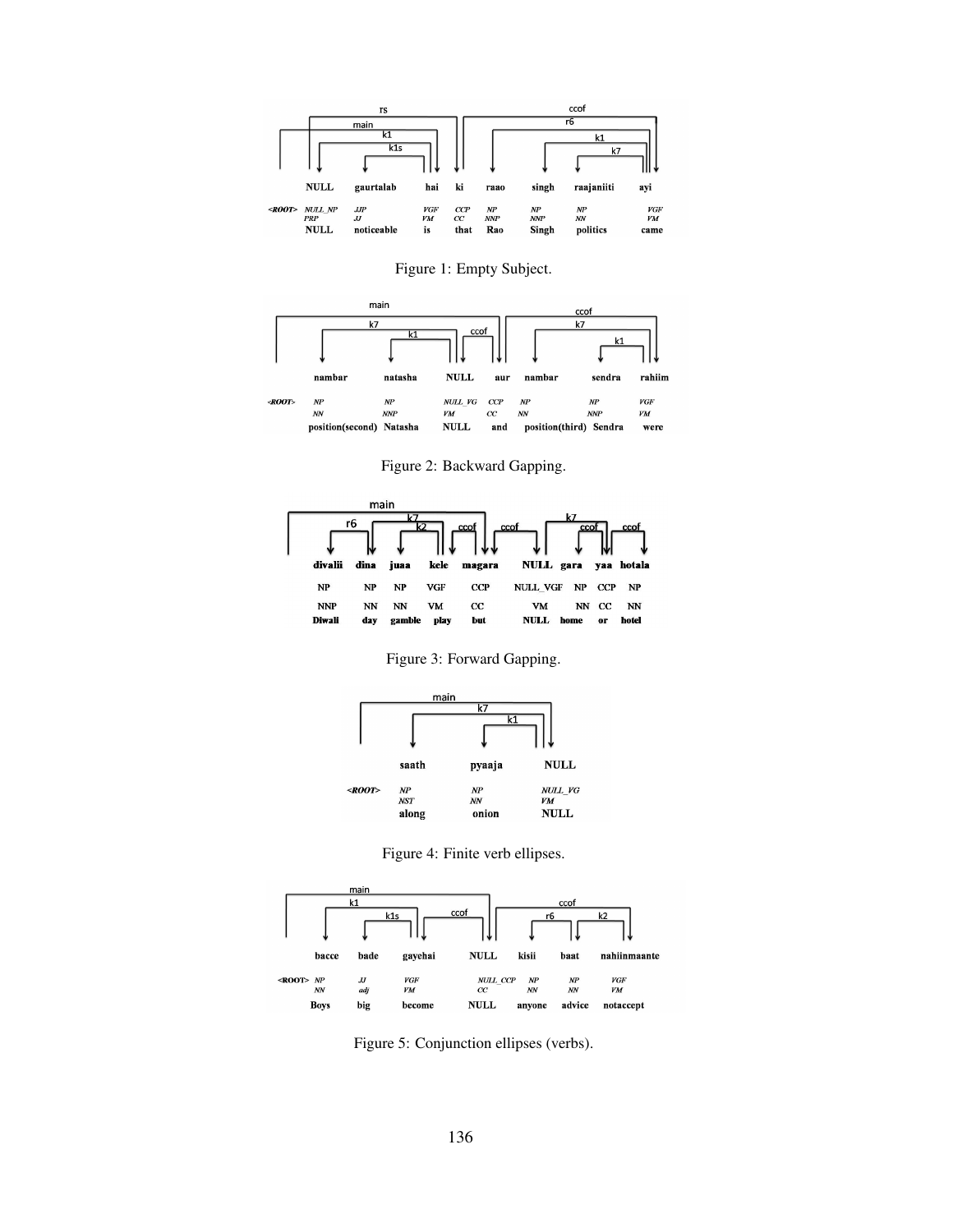

Figure 6: Conjunctuon ellipses (nouns).

'Miss Russia stood second and Miss Lebanan was third'

The third type of empty category is *Forward Gapping (Figure 3), example 3*, which is similar to the second type but with the clause with the missing verb occurring after the conjunct rather than before. The reason for a separate class for forward gapping is explained in the next section.

(3) divaalii ke dina jua Kele magara 'Diwali' 'GEN' 'day' 'gamble' 'play' 'but' NULL gar me yaa hotala me 'NULL' 'home' 'in' 'or' 'hotel' 'in'

'Played gamble on Diwali day but was it at home or hotel'

The fourth type of empty category is due to *Finite verb ellipses (Figure4), example 4*, where the main verb for a sentence is missing.

(4) saath me vahii phevareta khadaa pyaaja 'along' 'in' 'that' 'favorite' 'raw' 'onion' NULL. NULL

'Along with this, the same favorite semi-cooked onion'

The fifth type of empty category is *Conjunction ellipses (Verbs), example 5 (Figure 5*).

(5) bacce bare ho-ga-ye-hai NULL 'children' 'big' 'become' 'NULL' kisii ki baat nahiin maante 'anyone' 'gen' 'advice' 'not' 'accept'

'The children have grown big (and) do not listen to anyone'

The sixth type of empty category is the *Conjunction ellipses (for nouns), example 6* (Figure 6).

(6) yamunaa nadii me uphaana se 'Yamuna' 'river' 'in' 'storm' 'INST' sekado ekara gannaa, caaraa, 'thousands' 'acre' 'sugarcane' 'straw' dhana, NULL sabjii kii phasale 'money' 'NULL' 'vegetable' 'GEN' 'crops' jala-magna ho-gai-hai . 'drowned' 'happened'

'Because of the storm in the Yamuna river, thousand acres of sugarcane, straw, money, vegetable crops got submerged'

## 3 Empty categories recovery Algorithm

Given the limited amount of data available (only 159 sentences with at least one empty category in them out of 2973 sentences in the Hindi treebank, Table 12 ), we follow a rule based approach rather than using ML to recover the empty catogories discussed in the previous section. Interestingly, a rule-based approach was followed by R Campbell, (2004) that recovered empty categories in English resulting in better performance than previous empirical approaches. This work can be extended for ML once more data becomes available.

The techniques that are used for recovering empty categories in the Penn treebank (Collins, 1997; Johnson, 2002;) might not be suitable since the Penn treebank has all the empty categories as leaf nodes in the tree unlike the Hindi dependency treebank where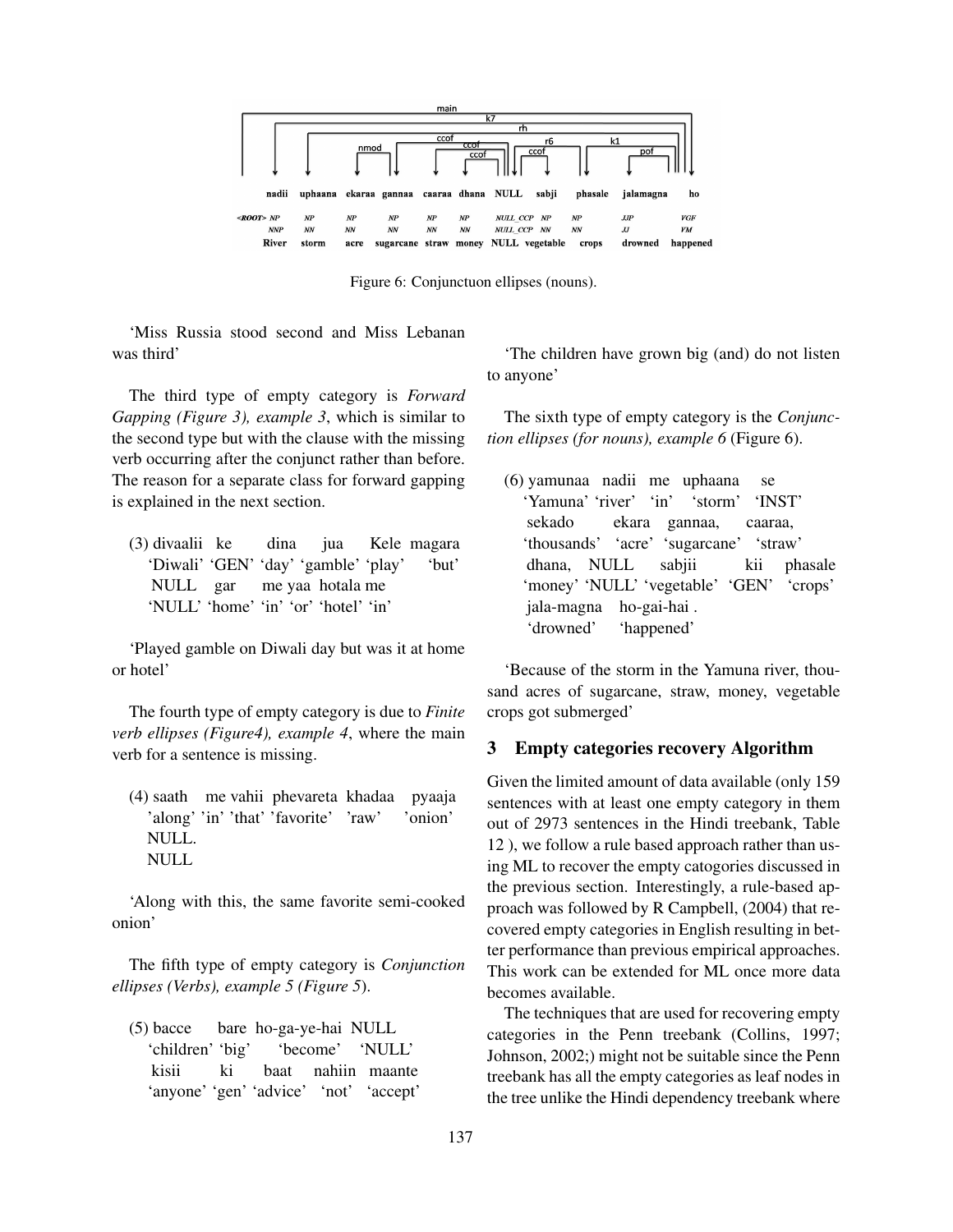| for each sentence in the input data     |
|-----------------------------------------|
| try in Empty Subject                    |
| try in Forward Gapping                  |
| try in Finite Verb ellipses             |
| for each tree in CBHP parse output      |
| try in Backward Gapping                 |
| <b>try in</b> Forward Gapping           |
| try in Finite Verb ellipses             |
| try in Conjunction ellipses (for Verbs) |

Table 3: Empty categories Recovery Algorithm.

the empty categories are always internal nodes in the dependency trees (Figure 2).

In this section we describe an algorithm which recovers empty categories given an input sentence. Our method makes use of both the lexical cues as well as the output of the Constraint Based Hybrid Parser (CBHP). Table 3 presents the recovery algorithm which first runs on the input sentence and then on the output of the CBHP.

## 3.1 Empty Subject

Framing rule 1 requires the formation of a set *(Cue-Set)* based on our analysis discussed in the previous section. It contains all the linguistic cues (lexical items such as *gaurtalab* 'noticeable', *maloom* 'known', etc). We then scan the input sentence searching for the cue and insert an empty category (NULL\_NP)<sup>5</sup> if the cue is found. Table  $\,4\text{ illustrates}$ the process where we search for 'CueSet *he ki*' or 'CueSet *ho ki*' phrases. In Table 4, W+1 represents word next to W, W+2 represents word next to W+1.

## 3.2 Backward Gapping

To handle backward gapping cases, we take the intermediate parse output from CBHP <sup>6</sup> for the whole data. The reason behind choosing CBHP lies in its rule based approach. CBHP fails (or rather gives a visibly different parse) for sentences with missing verbs. And when it fails to find a verb, CBHP

for each word W in the Sentence if W *CueSet* if W+1 & W+2 = *he or ho & ki* Insert NULL with PRP as POS, NULL NP as CPOS

Table 4: Rule for identifying Empty Subject.

| <b>for</b> each node N in tree T                               |
|----------------------------------------------------------------|
| <b>if</b> head of N = $\phi$                                   |
| <b>insert</b> N in unattached_subtrees[]                       |
| for each node $X$ in unattached_subtrees $\lceil \cdot \rceil$ |
| while $POS(X)$ is not VG                                       |
| traverse in the array of unattached_subtrees                   |
| if $\exists$ a conjunct, then <b>recovery</b> =1               |
| if recovery $= 1$                                              |
| insert NULL, with VM as POS,                                   |
| NULL_VG as CPOS                                                |
| Head of NULL = $\phi$                                          |

Table 5: Rule for identifying Backward Gapping using CBHP.

gives unattached subtrees<sup>7</sup> (Figure 7, 8, 9 illustrates the unattached subtrees where the parser is unable to find a relation between the heads of each unattached subtree). Similarly whenever the parser expects a conjunction and the conjunction is absent in the sentence, CBHP again gives the unattached subtrees.

We analyze these unattached sub-trees to see whether there is a possibility for empty category. The array, in Table 5 represents all the nodes having no heads. POS represents part of speech and CPOS represents chunk part of speech and  $\phi$  represents empty set.

## 3.3 Forward gapping

The main reason for handling the forward gapping as a separate case rather than considering it along with backward gapping is the prototypical SOV wordorder of Hindi, i.e. the verb occurs after subject and object in a clause or sentence. We take the intermediate parse output from the CBHP for the whole data and when ever a verb is absent in a clause occurring immediately after a conjunct, we search for a VG af-

<sup>5</sup>We insert a token 'NULL' with NULL NP as CPOS

<sup>&</sup>lt;sup>6</sup>CBHP is a two-stage parser. In the 1st stage it parses intraclausal relations and inter-clausal relations in the 2nd stage. The 1st stage parse is an intermediate parse.

 $7$ CBHP gives fully connected trees in both the stages. We have modified the parser so that it gives unattached subtrees when it fails.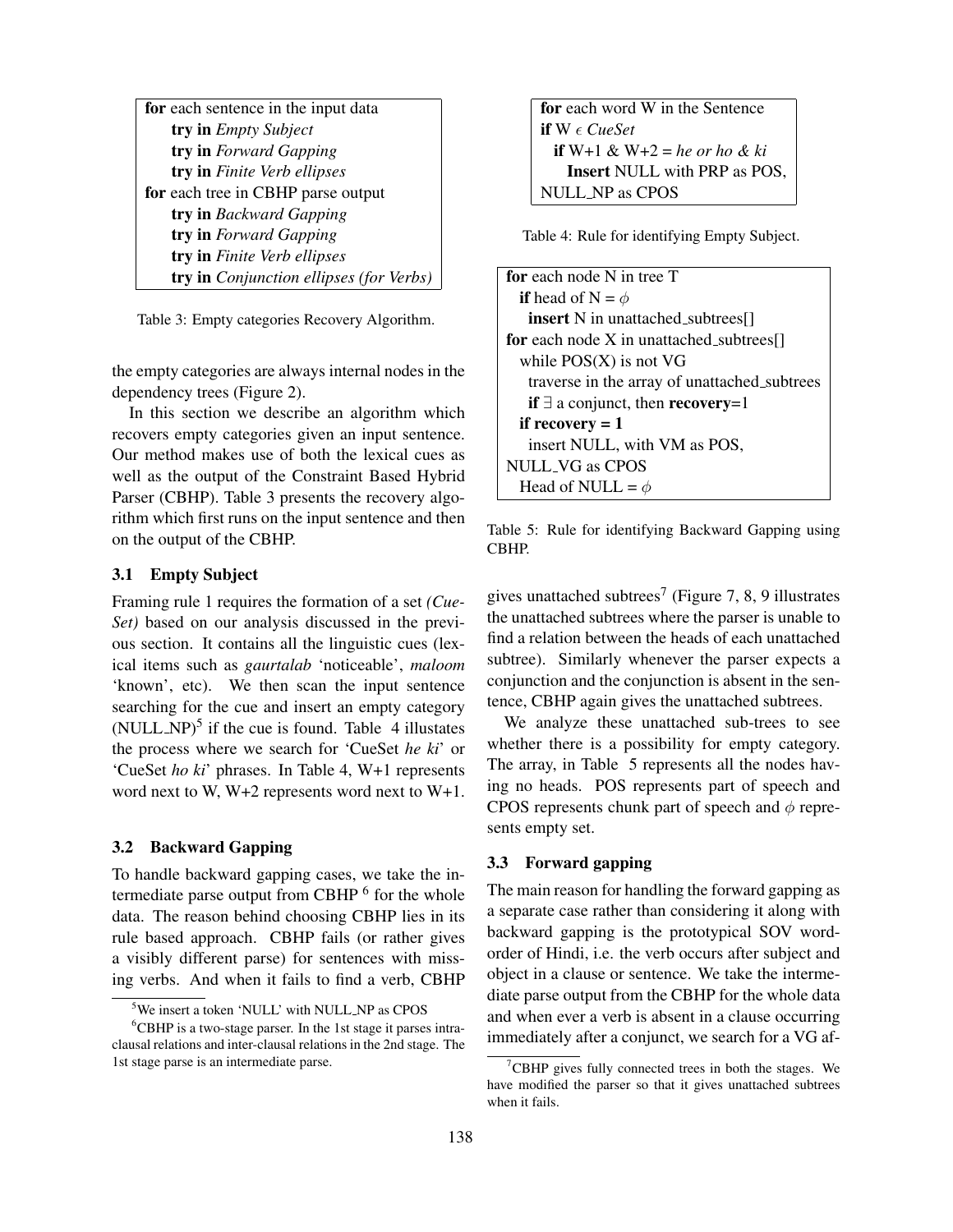```
for each node N in tree T
 if head of N = \phiinsert N in unattached_subtrees[]
for each node X in unattached subtrees\lceil \cdot \rceilif !∃ a verb between two conjuncts
   if those conjuncts belongs to conjunct_set
    insert insert NULL with VM as POS,
NULL VG as CPOS
```
Table 6: Rule for identifying Forward Gapping using CBHP.

```
for each word W in the sentence S
 if W \in CueSet FG
   insert NULL with NULL VG as POS
and CPOS
 if W = Conjunct
  if POS(W-1) = VGif !∃ a VG in S-W
    insert NULL with VM as POS,
NULL VG as CPOS
```
Table 7: Rule for identifying Forward Gapping .

ter the conjunct and insert an empty category if the VG is absent (an example of such cases can be seen in Figure 7). This procedure is given in Table 6. In addition, we use the lexical cues (such as *ya nahii* 'or not', *ya* 'or') for recovering certain types of empty categories. *CueSet FG* is the set that contains the lexical cues and *conjunct set* contains lexical cues like (*ki* and *ya*). This procedure is shown in Table 7.



Figure 7: Unattached sub trees in CBHP parse output of an input sentence (forward gapping).

### 3.4 Finite Verb ellipses

In the cases where there is no VG at all in the sentence, we insert a NULL VG before the EOS (End-Of-Sentence) in the input sentence. For this case, finite verb ellipses can be recovered directly from

if !∃ a VG in S-W insert NULL with VM as POS, NULL VG as CPOS

Table 8: Rule for identifying Finite Verb ellipses in sentence.

| for each node N in tree T                           |
|-----------------------------------------------------|
| <b>if</b> head of N = $\phi$                        |
| <b>insert</b> N in unattached_subtrees[]            |
| <b>if</b> $\exists$ a verb in unattached_subtrees[] |
| if those conjuncts belongs to conjunct_set          |
| insert insert NULL with VM as POS,                  |
| NULL_VG as CPOS                                     |

Table 9: Rule for identifying Finite Verb ellipses using CBHP.

the input sentence using the rule in Table 8 .Also, in a sentence with a VG, we use CBHP to ascertain if this VG is the root of the sentence. If its not, we insert an additional NULL VG. This algorithm will correctly recover VG in the sentence but the position can be different from the gold input at times not because the recovery algorithm is wrong, but there is no strict rule that says the exact position of empty category in this case of finite verb ellipse and annotators might choose to insert an empty category at any position. For example, in Figure 8, we can insert an empty category either after first NP sub tree or second or the third etc, all these possibilities are accepted syntactically. For simplicity purposes, we insert the empty category just before the EOS. This procedure is shown in Table 9.

#### 3.5 Conjunction ellipses (for verbs)

We again use the intermediate parsed output of CBHP for this type. Whenever there is a missing conjunction between the two finite clauses, the clausal sub trees are disconnected from each other as shown in Figure 9. Hence the rule that should be applied is to insert a NULL CCP between two sub trees with VG heads and insert NULL CCP immediately after the first verb in the input sentence. Table 10 shows this procedure.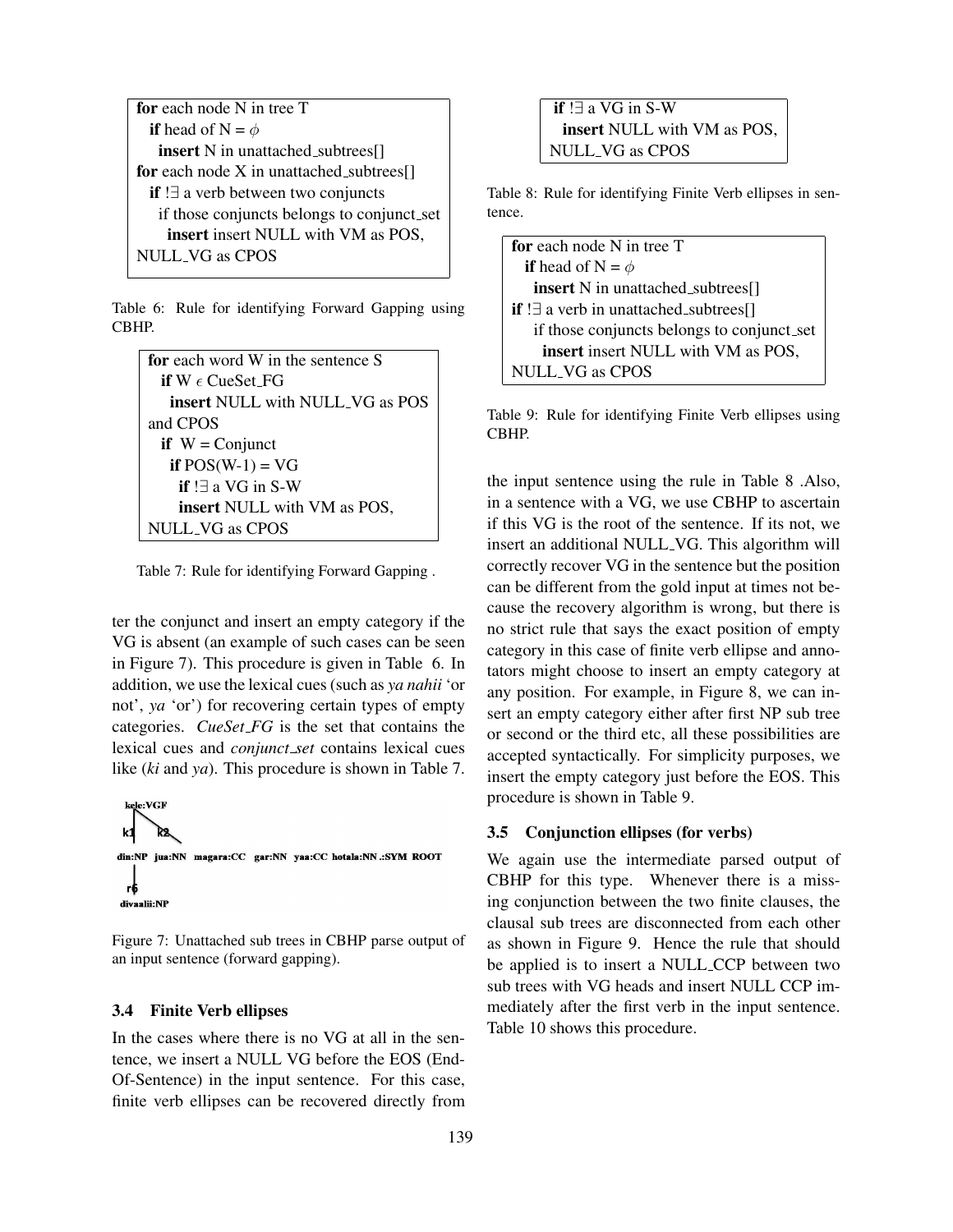

Figure 8: Unattached Subtrees (Finite verb ellipses).



Figure 9: Unattached Subtrees in the case of conjunction ellipses.

for each node N in tree T if head of  $N = \phi$ insert N in unattached\_subtrees[] for each node  $X$  in unattached subtrees $[]$ if X and X+1 are VG's insert insert NULL with CC as POS, NULL CCP as CPOS

Table 10: Rule for identifying Finite Verb ellipses using CBHP.

# 4 Results and Discussion

We have presented two sets of results, the overall empty categories detection along with the accuracies of individual types of empty categories in Table 11 and Table 12.

The results in Table 12 show that the precision in recovering many empty categories is close to 90%. A high precision value of 89.8 for recovery of Empty subject type is due to the strong lexical cues that were found during our analysis. CBHP parse output proved helpful in most of the remaining types. Few cases such as backward gapping and conjunc-

| <b>Type of empty</b> | Inst- | Prec- | <b>Recall</b> |
|----------------------|-------|-------|---------------|
| categories           | ances | ision |               |
| Empty subject        | 69    | 89.8  | 89.8          |
| Backward gapping     | 29    | 77.7  | 48.3          |
| Forward gapping      | 21    | 88.8  | 72.7          |
| Finite verb ellipses | 18    | 78.5  | 61.1          |
| Conjunction ellipses | 20    | 88.2  | 75            |
| (verbs)              |       |       |               |
| Conjunction ellipses | 12    | 0     |               |
| (nouns)              |       |       |               |
| Total                | 169   | 91.4  | 69 8          |

Table 11: Recovery of empty categories in Hindi treebank.

tion ellipses (for nouns) are very difficult to handle. We see that although CBHP helps in the recovery process by providing unattached subtrees in many instances, there are cases such as those of backward gapping and nominal conjunction ellipses where it does not help. It is not difficult to see why this is so. The presence of the 2nd verb in the case of backward gapping fools CBHP into treating it as the main verb of a normal finite clause. In such a case, the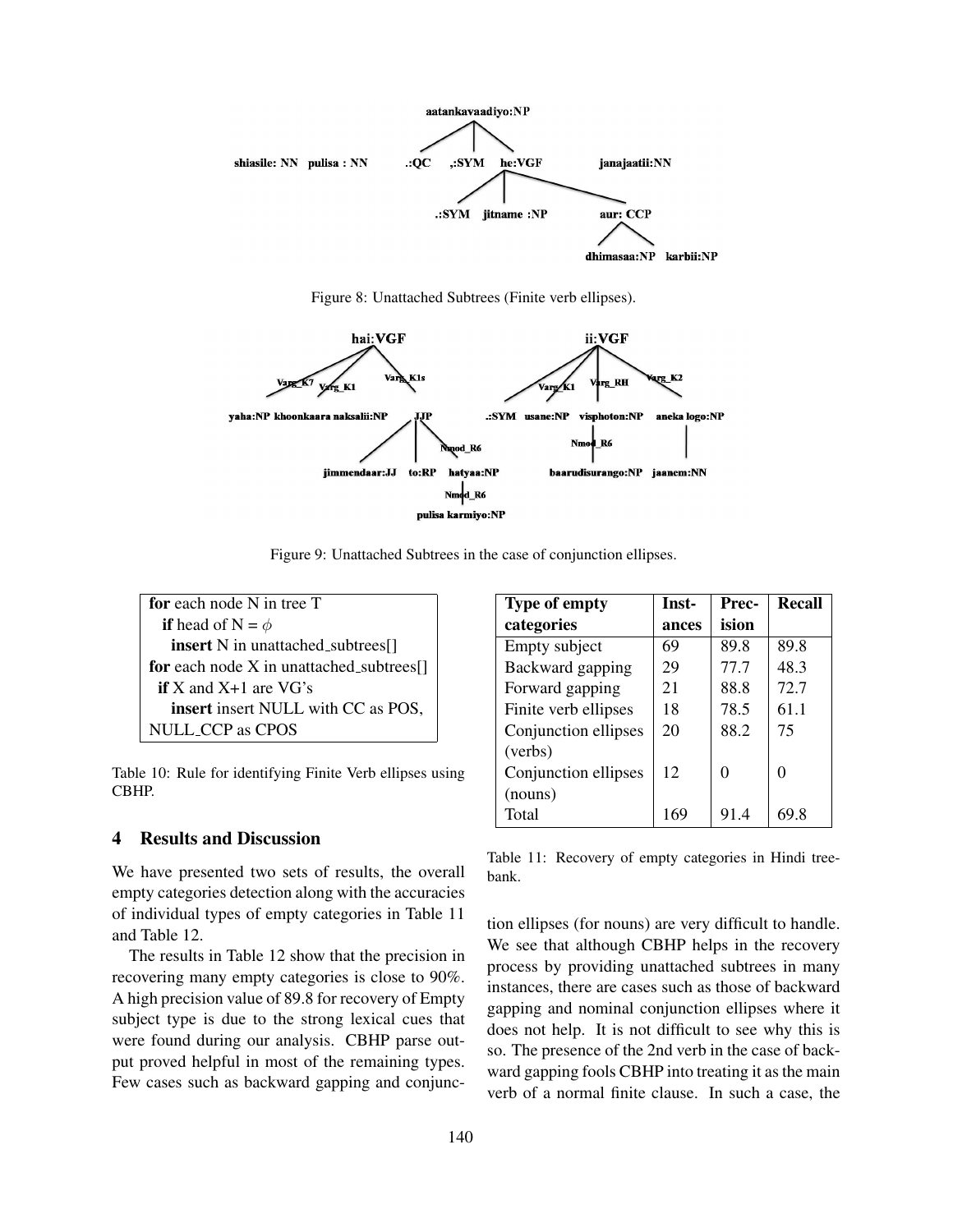| <b>Type of empty</b> | Inst- | Prec- | Recall |
|----------------------|-------|-------|--------|
| categories           | ances | ision |        |
| NULL NP tokens       | 69    | 89.8  | 89.8   |
| NULL VG tokens       | 68    | 82    | 60.2   |
| NULL CCP tokens      | 32    | 88.2  | 46.8   |
| Total                | 159   | 91.4  | 69 8   |

Table 12: Empty categories in Hindi Tree bank

parser ends up producing a fully formed tree (which of course is a wrong analysis) that is of no use for us.

Similar problem is faced while handling conjunction ellipses (for nouns). Here as in the previous case, CBHP is fooled into treating two coordinating nominals as independent nouns. We note here that both the cases are in fact notoriously difficult to automatically detect because of the presence (or absence) of any robust linguistic pattern.

These results show that our system can be used to supplement the annotators effort during treebanking. We plan to use our system during the ongoing Hindi treebanking to ascertain it effect. As mentioned earlier, automatic detection of empty categories/nodes will prove to be indis pensable for parsing a sentence. We also intend to see the effect of our system during the task of parsing.

# 5 Conclusion

In this paper we presented an empty category recovery algorithm by analyzing the empty categories in the Hindi treebank. This, we noticed, uses lexical cues and parsed output of a constraint based parser. The results show that our system performs considerably high ( 90%) for many types of empty categories. Few types, on the other hand, such as backward gapping and nominal coordinating conjunctions were very difficult to handle. Our approach and analysis will be useful in automatic insertion of empty nodes during dependency annotation. It will also benefit data-driven/statistical approaches either as a post-processing tool or in recovering empty categories by helping in feature selection for various machine learning techniques.

#### Acknowledgments

We would like to thank Prof. Rajeev Sangal for providing valuable inputs throughout the work.

#### References

- R. Begum, S. Husain, A. Dhwaj, D. Sharma, L. Bai, and R. Sangal. Dependency annotation scheme for Indian languages. 2008. In proceedings of Third International Joint Conference on Natural Language Processing (IJCNLP), Hyderabad, India
- A. Bharati, S. Husain, D. Misra, and R. Sangal. Two stage constraint based hybrid approach to free word order language dependency parsing. 2009a. In Proceedings of the 11th International Conference on Parsing Technologies (IWPT). Paris.
- A. Bharati, D. Sharma, S. Husain, L. Bai, R. Begam, and R. Sangal. Anncorra: Treebanks for indian languages, guidelines for annotating hindi treebank. 2009b. http://ltrc.iiit.ac.in/MachineTrans/research/tb/DSguidelines/DS-guidelines-ver2-28-05-09.pdf
- A. Bhatia, R. Bhatt, B. Narasimhan, M. Palmer, O. Rambow, D. Sharma, M. Tepper, A. Vaidya, and F. Xia. Empty Categories in a Hindi Treebank. 2010. In the Proceedings of the 7th International Conference on Language Resources and Evaluation (LREC).
- R. Campbell. Using linguistic principles to recover empty categories. 2004. In Proceedings of the 42nd Annual Meeting of the Association for Computational Linguistics
- A. Chanev. Portability of dependency parsing algorithms–an application for Italian. 2005. In Proc. of the fourth workshop on Treebanks and Linguistic Theories (TLT). Citeseer.
- M. Collins. Three generative, lexicalised models for statistical parsing. 1997. In Proceedings of the 35th Annual Meeting of the Association for Computational Linguistics and Eighth Conference of the European Chapter of the Association for Computational Linguistics.
- P. Dienes and A. Dubey. Antecedent recovery: Experiments with a trace tagger. 2003a. In Proceedings of the 2003 conference on Empirical methods in natural language processing.